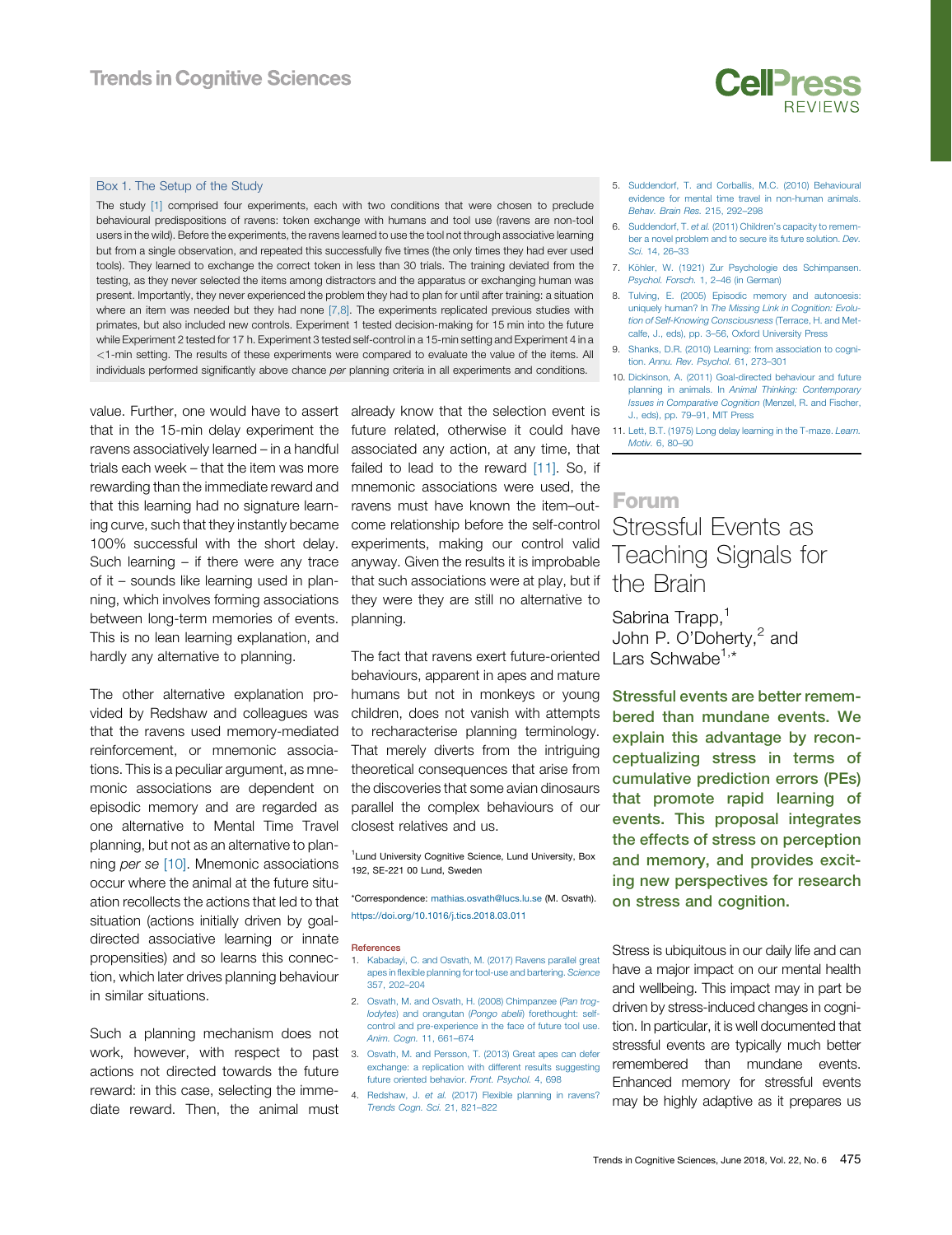

for similar scenarios in the future. However, the memory boost may also contribute to stress-related mental disorders such as post-traumatic stress disorder [\[1\]](#page-3-0). So far, superior memory for stressful events has mainly been related to increased arousal and the operation of adrenaline, noradrenaline, and glucocorticoids [\[2\].](#page-3-0) While this 'arousal view' is well supported by empirical evidence,we introduce here a novel hypothesis that may stimulate new research and enhance our understanding of memory formation under stress. In particular, we argue that acutely stressful events, mainly characterized by their unpredictability, elicit a PE that acts as a teaching signal for the brain and promotes rapid learning of the ongoing events [\(Figure 1](#page-2-0)).

## Stress as a Cumulative PE

The failure to accurately predict events results in a so-called PE, a key concept in psychology and cognitive neuroscience with particularly strong influence in reinforcement learning (RL) and perception [\(Box 1\)](#page-0-0).

In RL, the concept of PE is used to explain dynamic learning, which ultimately relies on predictive processes. Crucially, learning is a function of the strength of PE; that is, the greater the deviation from expectation the greater the adjustment of internal predictions and thus new learning. Multiple studies have demonstrated that unexpected rewards result in an increase of phasic dopamine firing in the ventral tegmental area and substantia nigra [\[3\]](#page-3-0). It is proposed that learning is mediated by dopamine, as it induces synaptic changes in various brain regions [\[3\].](#page-3-0) In this way, faulty assumptions about reward predictions in the environment can be modified and more accurate predictions formed. Importantly, spillover effects of PEs have been reported as well, in that not only reward predictions but also episodic memories are improved [\[4\]](#page-3-0). Crucially, dopamine neurons can also transmit signals related to aversive events,

### Box 1. PE: Learning from Deviation of Expectation

A PE is a mismatch between prediction and real sensory input and can therefore signal false beliefs about the structure of the world. Consequently, a PE contributes to the updating of internal models to increase the accuracy of future predictions.

Nowadays, the idea of a 'predictive brain' spans basically all domains in cognitive science: perception, action, reinforcement learning, language, affective and social neuroscience, and clinical psychology [11].

Not relying only on bottom-up information provides great computational advantages. Prior information in perception can disambiguate sensory input and fill in where noise and clutter prevent unequivocal and fast recognition. In the framework of predictive coding, it is assumed that each sensory input is interpreted based on expectations. Corticocortical feedback connections are suggested to provide such top-down predictions and only residual errors (PE) are fed forward in the visual hierarchy to be further processed.

Importantto note isthat not only do PEs support the formation of new learningto improve future predictions, but surprising feedback generally improves memory for the event and, in the context of reward learning, a PE has also been shown to boost episodic memory for the event, although the underlying systems likely differ [4].

manifesting either as a decrease in signed reward PEs or, in some dopamine neurons, as an increase in activity, which may be especially associated with early stimulus-driven responses [\[3\]](#page-3-0).

Unpredictability is also a core feature of a dicted. However, well-predicted events stressful event. Examples such as sudden exposure to extreme temperatures or an explosion in the supermarket illustrate that in an acute stressful episode, we usually experience a lack of predictability [\[5\].](#page-3-0) Although rather neglected in stress research, a release of dopamine is also commonly observed during stressful epi-sodes [\[6\]](#page-3-0). We therefore propose that stressful events represent a PE to the organism and argue that it is the PE that ultimately contributes to the memory boost for stressful events. If stress capitalizes on predictive processes, one would expect interactions with reinforcement learning. Indeed, stress can reduce the acquisition of reward-related information and attenuate neural responses to reward [\[7\]](#page-3-0) as well as directly influence PE signals [\[8\].](#page-3-0)

Obviously, even for the shortest acute stressor, the timescale is different from that of the rapid PE, which operates within milliseconds [\[3\]](#page-3-0). We therefore suggest thinking about stress as an accumulation predictable, stress will develop. An average of PEs across a period of time would essentially become a proxy or approximate measure of uncertainty [\[9\].](#page-3-0) One could argue that stress also occurs when an upcoming aversive event is fully precan engage metacognitive processes that attenuate the physiological and subjective stress response [\[10\]](#page-3-0) and experienced stress may result instead from imprecision in the prediction. Moreover, there may be 'hard-coded' expectations of organisms that are not cognitively penetrable and that ultimately serve to maintain homeostasis, such as expecting temperature in a specific range or a certain amount of food. Such PEs may still result in a stress response, even when consciously expected. Moreover, it should be noted that, beyond the mere prediction of upcoming events, stress may also result from the appraisal of these expected events [\[11\].](#page-3-0)

of PEs; that is, in a situation that is not is assumed that information from bottom Stress not only boosts memory for circumscribed episodes, it also modifies the way we perceive the world. For example, stress reduces the attentional blink, indicating amplification of sensory processing [\[12\]](#page-3-0). The concept of PE is also a dominant explanatory route to understand and formalize perception. Here, it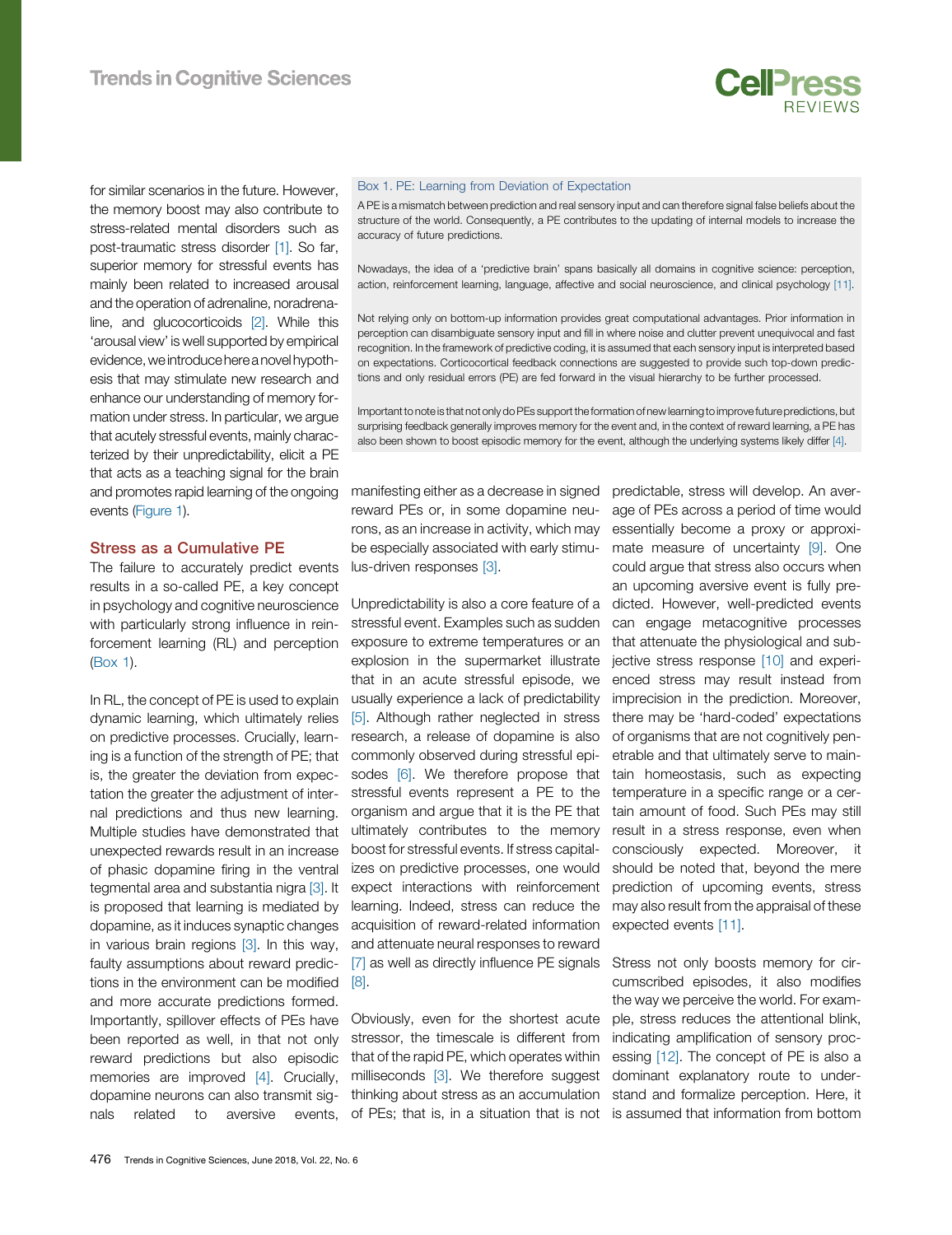

<span id="page-2-0"></span>

#### **Trends in Cognitive Sciences**

Figure 1. Stressful Events as Teaching Signals for the Brain. Unpredictability is a key feature of most stressful events. For example, one may expect a (harmless) rabbit behind a tree and be surprised by the discovery of a dangerous predator instead. Such a surprising, affectively laden scenario elicits a stress reaction, resulting in the release of adrenaline and glucocorticoids and enhanced activity of the amygdala, a core region for processing affectively relevant events. There is broad evidence that this neuroendocrine stress reaction promotes enhanced encoding of this event. We here propose that acute stress elicits a prediction error (PE) that contributes to the memory advantage. PE is a key concept in reinforcement learning and is inherently linked to dynamic learning. On a neuronal level, PE is associated with dopamine release, which increases synaptic plasticity and ultimately promotes updating of predictions (this process is formalized in the delta rule, depicted above). Similar mechanisms may also contribute to learning of the stressful event. VTA, ventral tegmental area.

up, the sensory input, is interpreted context of predictive processes, in stress based on top-down expectations [\[13\]](#page-3-0). PEs promote more weight on bottomup information to adjust (faulty) expectations. How do stressed individuals process incoming sensory information? According to our hypothesis, stress is elicited by PEs and should therefore be associated with a focus on bottom-up information. Indeed, such a shift towards networks that are specialized in processing saliency has recently been proposed in response to acute stressors [\[12\].](#page-3-0)

## New Avenues for Research on Cognition under Stress

Here we propose a reconceptualization of stress as elicited by PEs. One implication of this proposal is a stronger focus on the role of dopamine, a key player in the

effects on cognition. While stress research to date focuses mainly on the (well-described) actions of adrenaline, noradrenaline, and glucocorticoids, future research may use specific pharmacological manipulations or genetic variations to test the role of dopamine in cognition under stress. This reorientation may also be beneficial for our understanding of stress-related mental disorders, such as schizophrenia or depression, that are associated with dysregulation of the cognition. dopamine system.

Moreover, in RL a rich repertoire of computational approaches has been developed, the use of which may be highly beneficial for stress research. The

formulation and test of formalized cognitive hypotheses. The incorporation of such methodologies in stress research has only recently begun; for example, by demonstrating how stress changes the weight of PE signals in a reversal learning task [\[14\]](#page-3-0). By reconceptualizing stress paradigms as tasks that implement learning via error, one may also use RL and Bayesian frameworks to describe and explain behavior and neural mechanisms underlying stress effects on

## Concluding Remarks and Outstanding Issues

advantage of computational models is the However, a unifying framework that links Over the past decades, a plethora of studies has demonstrated the impact of stress on various cognitive functions.